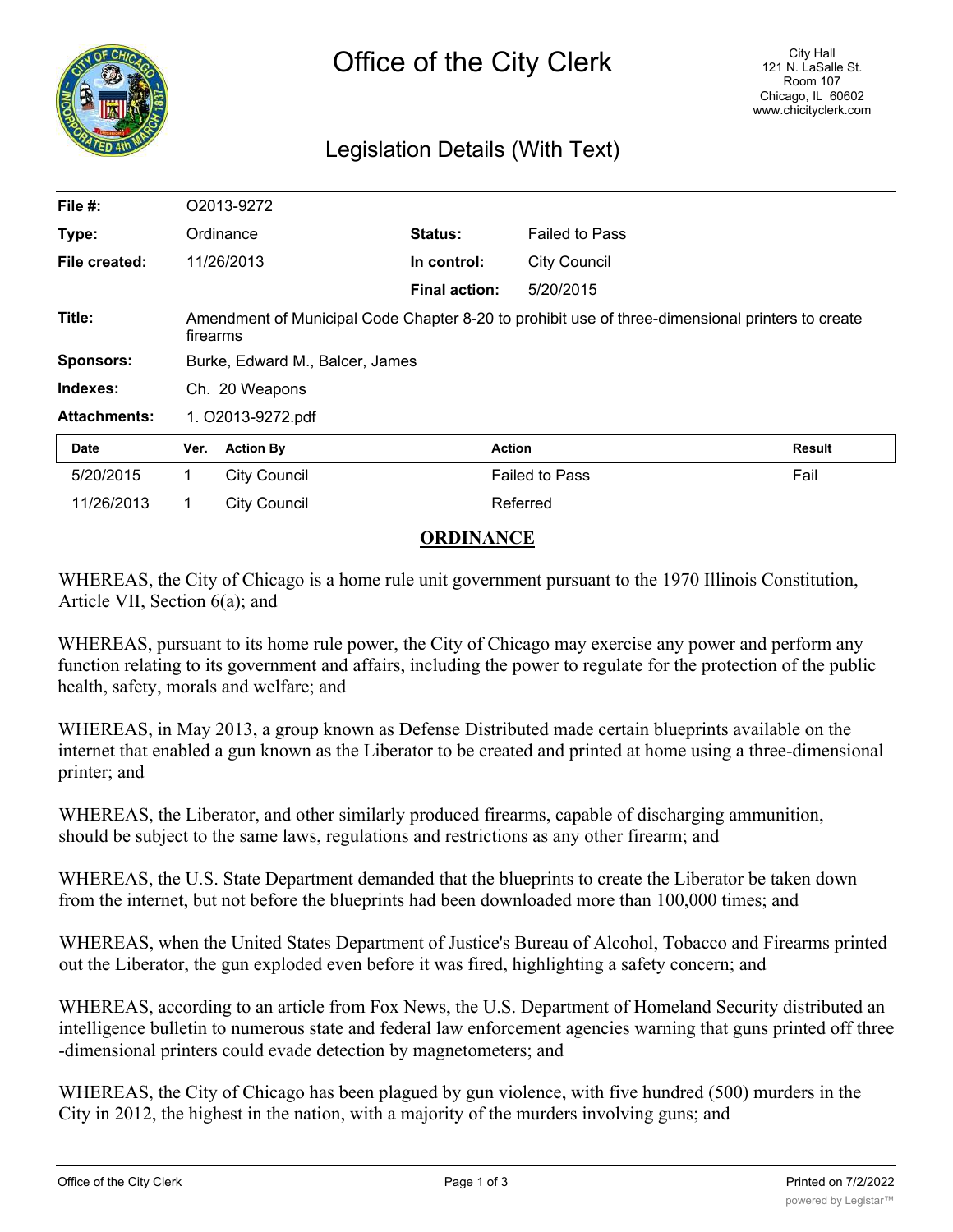WHEREAS, the ability to print guns using a three-dimensional printer at home allows for the evasion of state and local laws and regulations in place for owning firearms; and

WHEREAS, the City Council of the City of Chicago hereby finds that it is in the best interest of the public health, safety and welfare to prohibit the use of a three-dimensional printer to create any firearm, or any piece or part thereof, and to further ban the possession of a firearm of any kind created by a three-dimensional printer; NOW THEREFORE,

# **BE IT ORDAINED BY THE CITY COUNCIL OF THE CITY OF CHICAGO:**

SECTION 1. The above recitals are expressly incorporated herein and made part hereof as though fully set forth herein.

SECTION 2. Section 8-20-010 of the Municipal Code of Chicago is hereby amended by inserting the language underscored, as follows:

## **8-20-010 Definitions.**

For purposes of this chapter the following terms shall apply:

\*\*\*\*\*\*\*\*

*(The previous portions of this section not affected by this amendment, and are not displayed here, for editorial convenience)*

"Safety mechanism" means a design adaption or nondetachable accessory that lessens the likelihood of unanticipated use of the handgun.

"Three-Dimensional Printer" means a computer-driven machine capable of producing a three-dimensional object from a digital model.

"Trigger lock" means a device that when locked in place by means of a key, prevents a potential user from pulling the trigger of the firearm without first removing the trigger lock by use of the trigger lock's key.

\$\$\$\$\$\$\$\$

*(The remainder of this section not affected by this amendment, and is not displayed here, for editorial convenience)*

SECTION 3. Chapter 8-20 of the Municipal Code of Chicago is hereby amended by inserting a new Section 8- 20-038 as follows:

#### **8-20-038 Restrictions on Use of Three-Dimensional Printer to Manufacture Firearms and Possession of Firearms Created by Three-Dimensional Printer.**

a) No person shall use a three-dimensional printer to create any firearm, or any piece or part thereof, unless such person possesses a license to manufacture firearms under Federal law, 18 U.S.C. § 923(a).